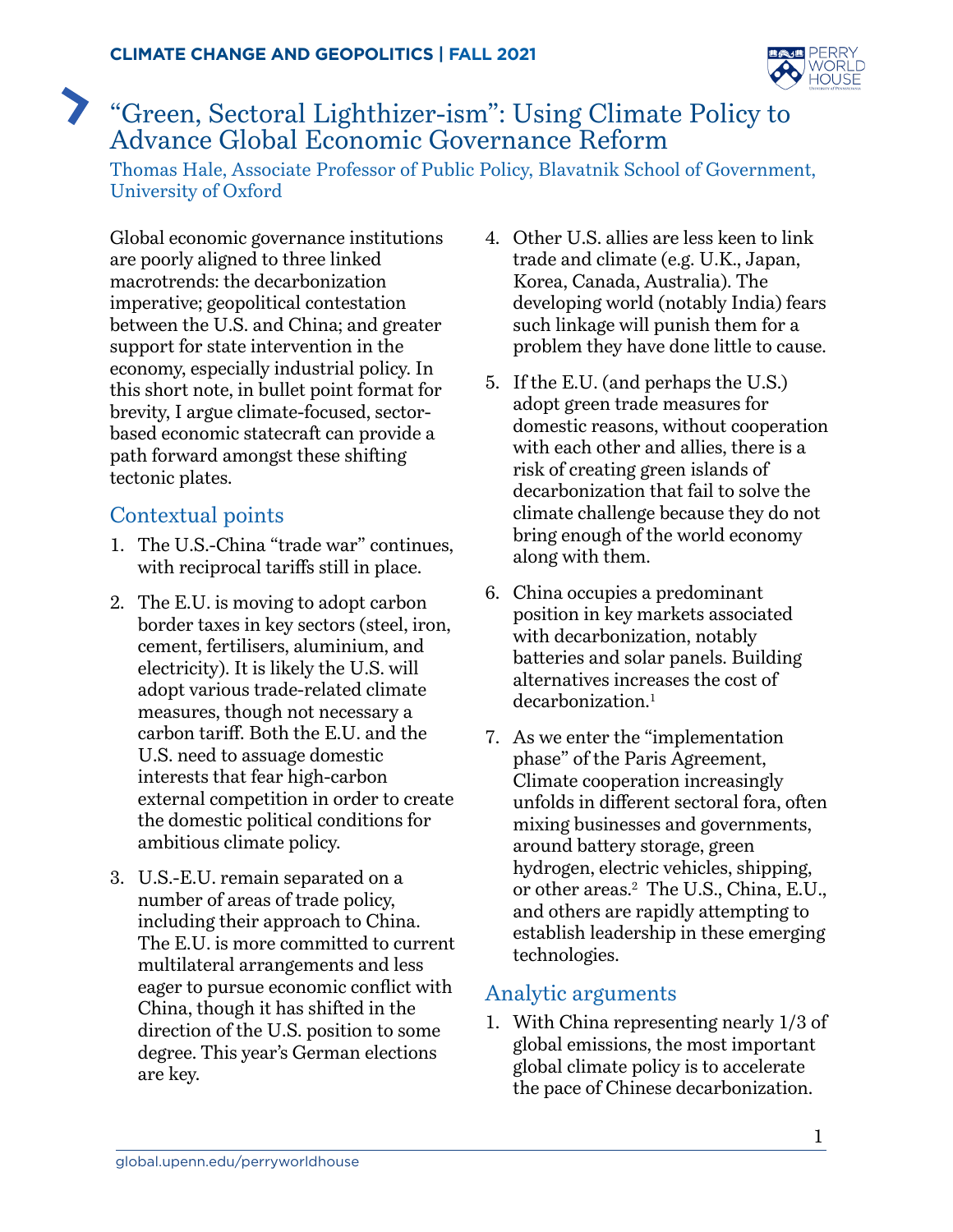<span id="page-1-0"></span>This requires strengthening the Chinese leadership's incentives to pursue decarbonization more vigorously vis-à-vis recalcitrant domestic incumbent interests.[3](#page-3-0)

- 2. U.S. direct economic leverage on China is non-trivial, but unlikely to drive fundamental changes in the political economy around decarbonization in China. Alignment between the U.S. and E.U. is the minimum necessary to give the Chinese leadership sufficient incentives to spend political capital furthering decarbonization. To the extent other allies join (e.g. Japan, Korea, Canada, U.K., etc.) such leverage becomes substantial.
- 3. While economy-wide decarbonization is ultimately needed, the climate-trade nexus is concentrated in a relatively small number of carbon-intensive, traded sectors.
- 4. The sectoral level provides a much more feasible scale on which to build alignment around shared economic and climate objectives than economywide efforts. For example, though U.S.-Japan trade tensions in the 1980s covered many issues, a bilateral deal on cars relieved one of the sharper conflicts in the relationship.
- 5. While fundamentally competitive, the sectoral sphere also creates opportunities for coordination on macro goals and milestones. For example, as China and the U.S. both seek to create policy incentives to shift toward electric vehicles, their efforts mutually reinforce each other in setting market expectations and driving technological innovation, even

as they compete for market share. This allows coordination without necessarily requiring cooperation.

#### Policy proposal - sectoral climate cooperation

- **1. Shared sectoral targets and roadmaps.** Relatively small groups of climate-ambitious major economies should develop shared sectoral targets and roadmaps for carbon-intensive sectors (e.g. cars, steel, energy, hydrogen). For example, a common phaseout date for new fossil fuel car sales along with national implementation packages. Such targets and roadmaps exist to varying degrees across a range of institutions (e.g. Major Economies Forum, Clean Energy Ministerial and Mission Innovation 2.0, COP26-related Transition Councils, etc.).
- **2. Non-aggression pact.** Countries adhering to the common targets would agree not to challenge each other's trade measures within those sectors. For example, if the E.U. had a carbon tax on steel, and the U.S. a subsidy programme for green steel production, neither side would take trade action against the other.
- **3. Common external tariffs.** More ambitiously, countries could adopt a common external tariff in sectors for which they had a shared decarbonization roadmap[.4](#page-3-0)
- **4. An open club with high standards.**  While the level of ambition in sectoral targets and roadmaps should be commensurate to the urgency of decarbonization, any country that meets this standard should be allowed in.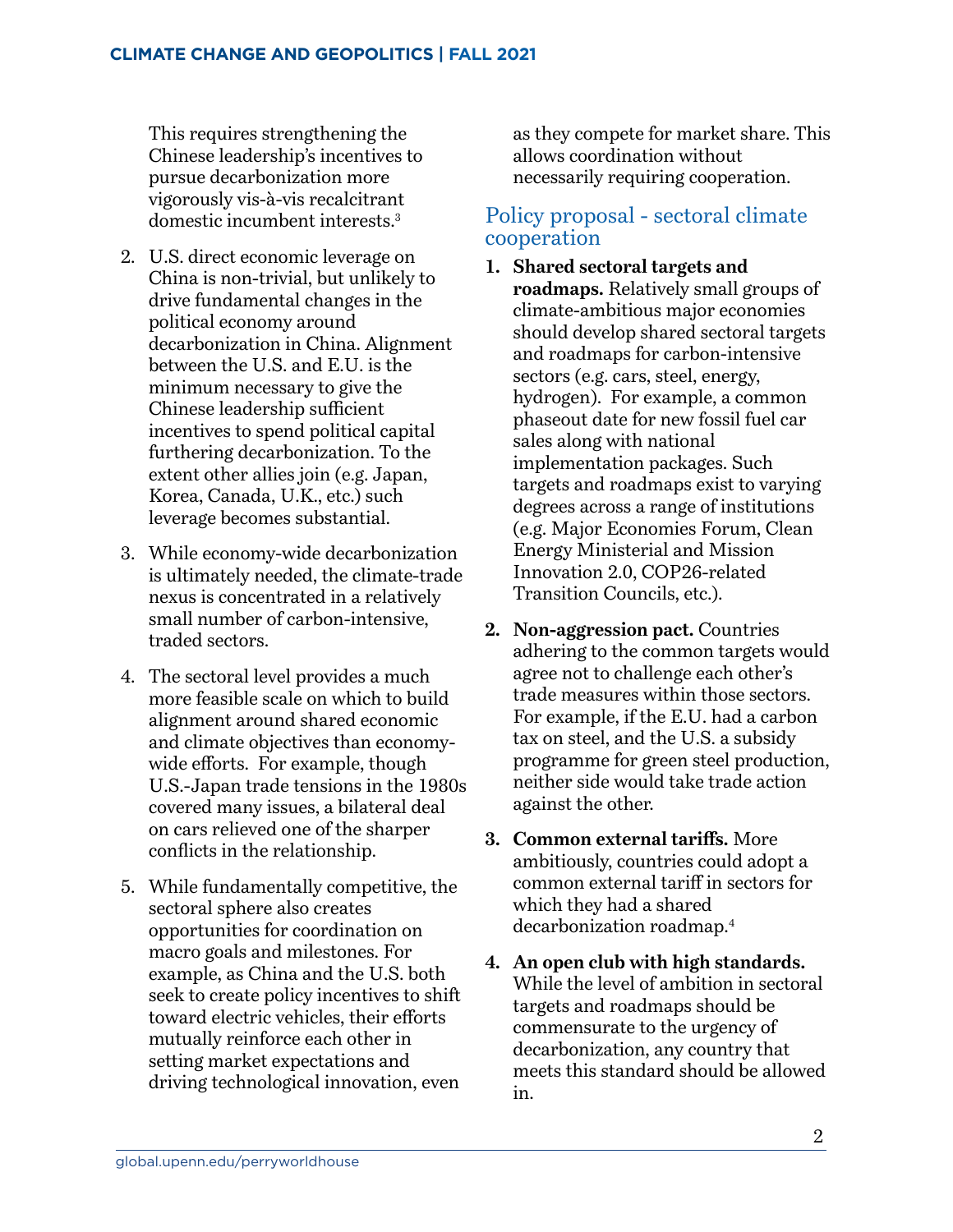**5. Support for the developing world.**  Bringing the vast majority of developing countries on side will be key to ensure that sectoral cooperation creates a vector for broader global economic governance reform. Any sectoral roadmaps should therefore include transition pathways for Least Developed Countries, and any border measures should come with flexibility and support measures as part of a comprehensive new "green aid for trade" package.